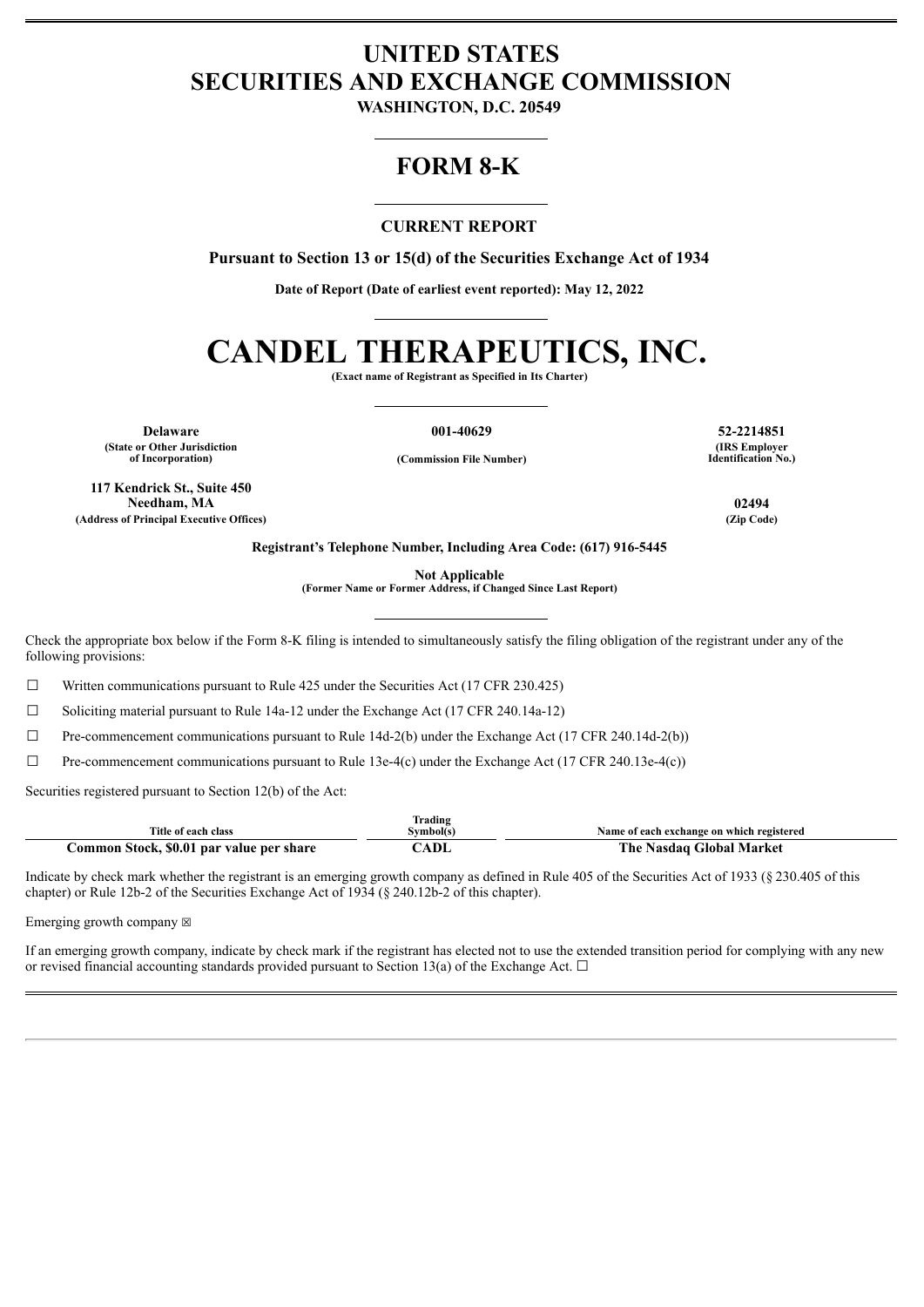#### **Item 2.02 Results of Operations and Financial Condition.**

On May 12, 2022, Candel Therapeutics, Inc. announced its financial results for the quarter ended March 31, 2022. The full text of the press release issued in connection with the announcement is furnished as Exhibit 99.1 to this Current Report on Form 8-K.

The information in this Form 8-K (including Exhibit 99.1) shall not be deemed "filed" for purposes of Section 18 of the Securities Exchange Act of 1934, as amended (the "Exchange Act"), or otherwise subject to the liabilities of that section, nor shall it be deemed incorporated by reference in any filing under the Securities Act of 1933, as amended, or the Exchange Act, except as expressly set forth by specific reference in such a filing.

#### **Item 9.01 Financial Statements and Exhibits.**

(d) Exhibits

| Exhibit |                                                                             |
|---------|-----------------------------------------------------------------------------|
| Number  | <b>Description</b>                                                          |
| - 99.1  | Press Release dated May 12, 2022                                            |
| 104     | Cover Page Interactive Data File (embedded within the Inline XBRL document) |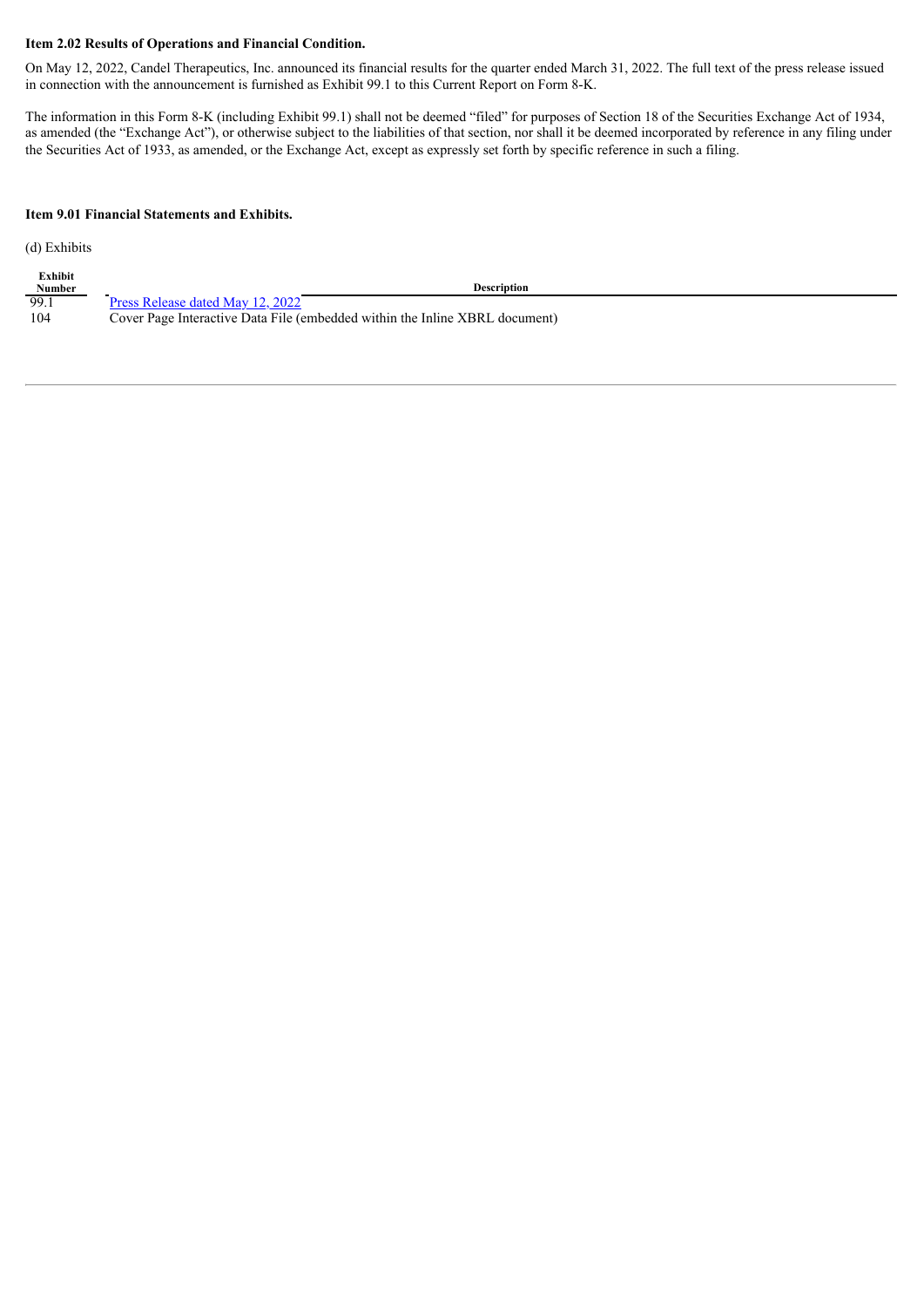#### **SIGNATURES**

Pursuant to the requirements of the Securities Exchange Act of 1934, the registrant has duly caused this report to be signed on its behalf by the undersigned thereunto duly authorized.

Candel Therapeutics, Inc.

Date: May 12, 2022 By: /s/ Paul Peter Tak

Paul Peter Tak, M.D., Ph.D., FMedSci President and Chief Executive Officer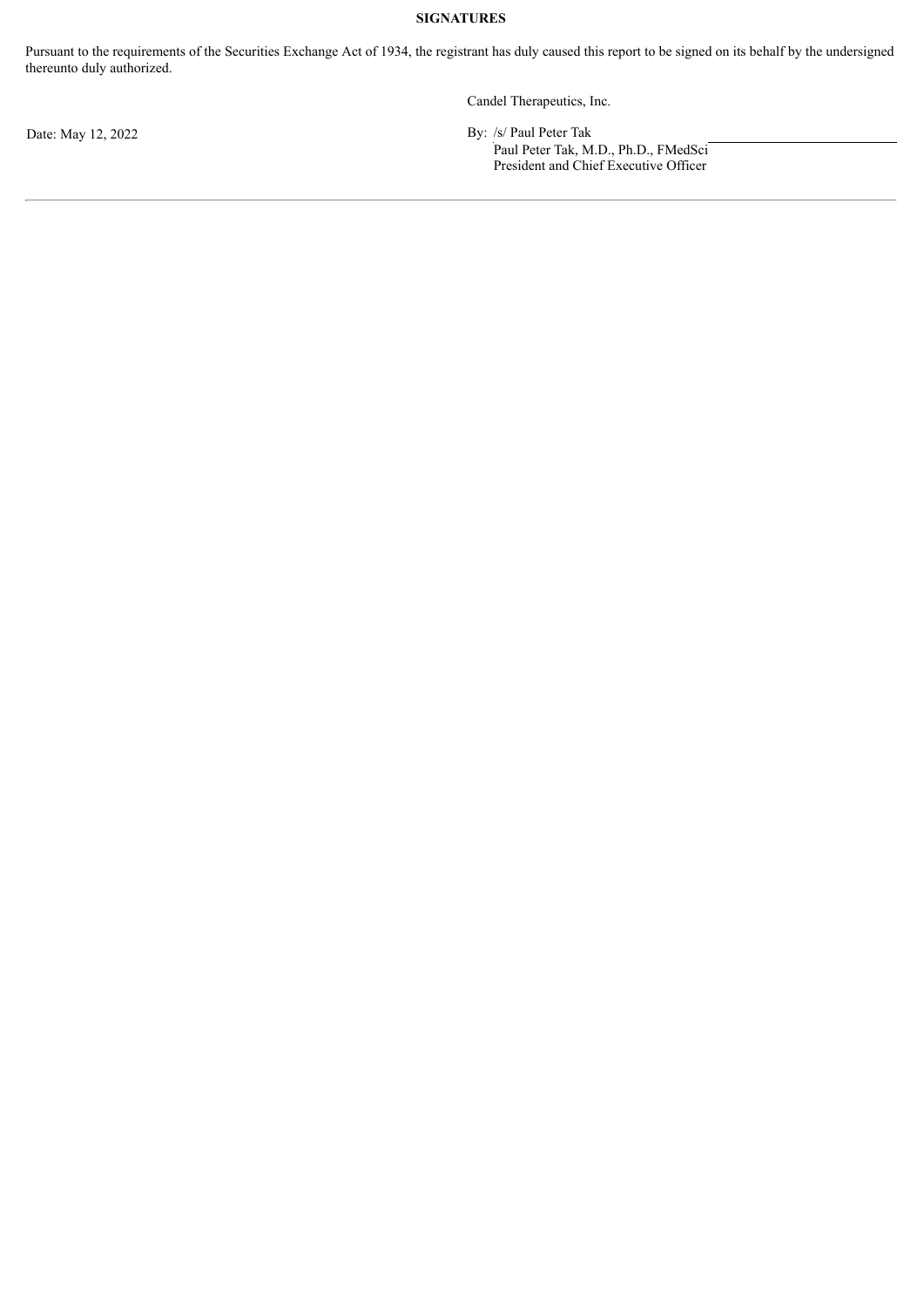<span id="page-3-0"></span>

# **Candel Therapeutics Reports First Quarter 2022 Financial Results and Recent Corporate Highlights**

#### **-Cash position bolstered through debt financing to support operations into the fourth quarter of 2023-**

NEEDHAM, Mass., May 12, 2022 (GLOBE NEWSWIRE) — Candel Therapeutics, Inc. (Candel or the Company) (Nasdaq: CADL), a late clinical stage biopharmaceutical company focused on helping patients fight cancer with oncolytic viral immunotherapies, today reported financial results for the first quarter ended March 31, 2022 and provided a corporate update.

"2022 is off to a great start as we continue to advance our late-stage pipeline of novel oncolytic viral immunotherapies for cancer," said Paul Peter Tak, MD, PhD, FMedSci, President and Chief Executive Officer of Candel. "Today, we are well positioned for major catalysts over the next 12 months, namely multiple clinical data readouts across our product candidates and advancement of our pipeline of promising therapeutics with potential to treat various solid tumors including lung, brain, pancreatic and prostate cancer. We look forward to delivering on our mission to develop oncolytic viral immunotherapies aimed at tipping the balance in favor of the patient's immune system to fight cancer."

#### **First Quarter 2022 & Recent Highlights**

- Enhanced executive leadership with the promotion of Francesca Barone, MD, PhD to Chief Scientific Officer and appointment of Seshu Tyagarajan, PhD, RAC as Chief Technical and Development Officer.
- Strengthened cash position with a \$20.0 million non-dilutive debt financing with Silicon Valley Bank (SVB) in February 2022.

#### **Key Upcoming Milestones**

- To present initial data from an ongoing Phase 2 clinical trial of CAN-2409 and valacyclovir combined with PD-1 or PD-L1 targeting agents in patients with stage III/IV non-small cell lung cancer at the upcoming American Society of Clinical Oncology (ASCO) Annual Meeting to be held in-person June 3-7, 2022 at the McCormick Place Convention Center in Chicago, Illinois.
- In the fourth quarter of 2022, the Company expects to present data from two high grade glioma clinical trials a Phase 1b clinical trial of CAN-2409 in combination with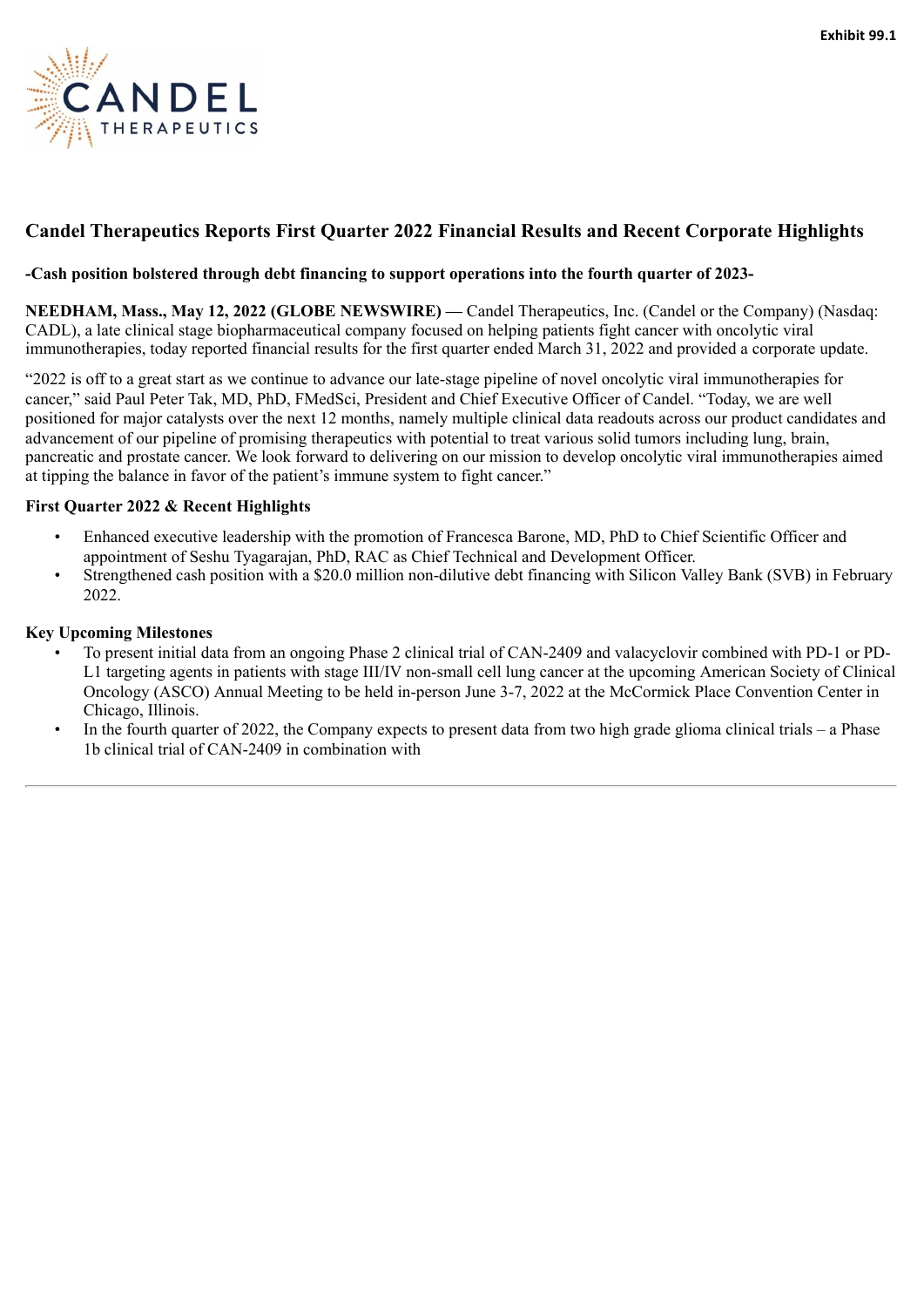nivolumab (Opdivo®) combined with standard of care first line treatment and a Phase 1 clinical trial of CAN-3110 in recurrent high-grade glioma.

#### **Financial Results for the Quarter Ended March 31, 2022**

**Cash Position:** Cash and cash equivalents as of March 31, 2022 were \$94.3 million compared to \$82.6 million as of December 31, 2021. The net increase was due to receipt of \$20.0 million from a term loan with SVB and the use of \$8.0 million in cash to fund operating activities. Based on current plans and assumptions, the Company expects that its existing cash and cash equivalents will be sufficient to fund its operations into the fourth quarter of 2023.

**Research and Development Expenses:** Research and development expenses were \$5.4 million for the three-month period ended March 31, 2022 compared to \$2.8 million for the comparable period in 2021. The increase was primarily due to increased personnel-related costs, including stock-based compensation, for additional headcount to support the ongoing clinical trials for Candel's product candidates and \$1.0 million of severance in the first quarter of 2022, as well as increased clinical development costs related to our clinical trial sites and the cost of treatment and follow-up on patients. Excluding stock-based compensation expense of \$142,000 for the three-month period ended March 31, 2022, research and development expenses for the three-month period ended March 31, 2022 were \$5.3 million.

**General and Administrative Expenses:** General and administrative expenses were \$3.6 million for the three-month period ended March 31, 2022 compared to \$1.9 million for the comparable period in 2021. The increase was primarily due to increased insurance costs, personnel-related costs including stock-based compensation for additional headcount required to support the growth of the Company and operate as a public company, and professional and consulting fees associated with public relations consultants, legal firms, and accounting firms associated with operating as a public company. Excluding stockbased compensation expense of \$350,000 for the three-month period ended March 31, 2022, general and administrative expenses for the three-month period ended March 31, 2022 were \$3.3 million.

**Total Operating Expenses:** Total operating expenses were \$9.0 million for the three-month period ended March 31, 2022 compared to \$4.7 million for the comparable period in 2021.The increase was primarily due to increased personnel-related costs including stock-based compensation for additional headcount required to support the growth of the Company and to operate as a public company, severance costs, insurance costs, and professional and consulting fees associated with operating as a public company. Excluding stock-based compensation expense of \$492,000 for the three-month period ended March 31, 2022, total operating expenses for the three-month period ended March 31, 2022, were \$8.5 million.

**Net Loss:** Net loss was \$874,000 for the three-month period ended March 31, 2022 compared to a net loss of \$4.5 million for the comparable period in 2021. The net loss for the three-month period ended March 31, 2022 includes a non-cash credit of \$8.3 million for the change in the fair value of the Company's warrant liability and stock-based compensation expense of \$492,000. Excluding the non-cash credit for the change in the warrant liability and the charge for stock-based compensation, the net loss for the three-month period ended March 31, 2022 was \$8.7 million.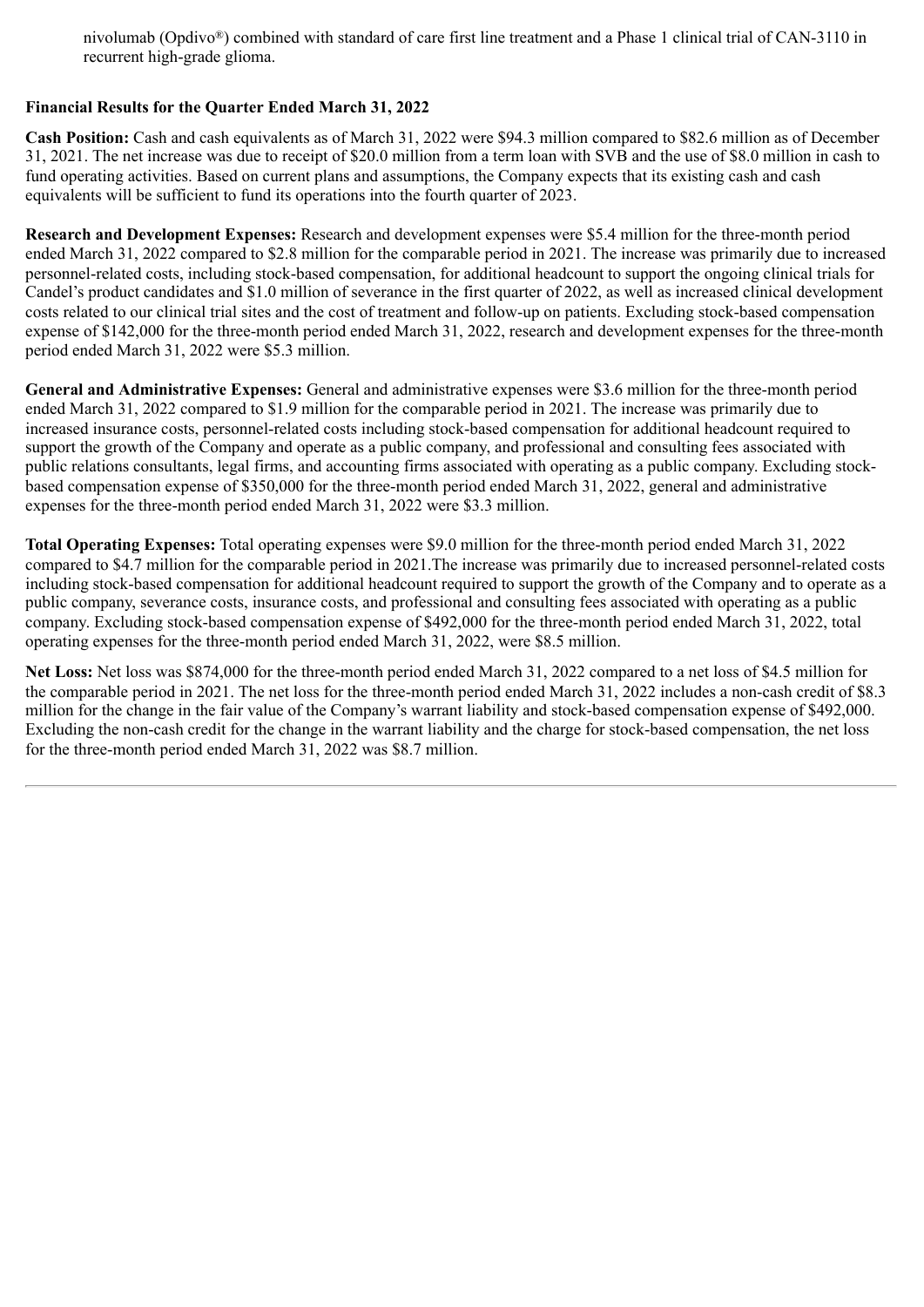## **Candel Therapeutics, Inc.**

## **Consolidated Statements of Operations**

#### (in thousands, except share and per share amounts) (amounts are unaudited)

|                                                                                                      | <b>THREE MONTHS ENDED</b><br><b>MARCH 31.</b> |            |    |            |  |
|------------------------------------------------------------------------------------------------------|-----------------------------------------------|------------|----|------------|--|
|                                                                                                      |                                               | 2022       |    | 2021       |  |
| Research and development service revenue,                                                            |                                               |            |    |            |  |
| related party                                                                                        | \$                                            | 31         | \$ | 31         |  |
| <b>Operating expenses:</b>                                                                           |                                               |            |    |            |  |
| Research and development                                                                             |                                               | 5,417      |    | 2,753      |  |
| General and administrative                                                                           |                                               | 3,600      |    | 1,935      |  |
| <b>Total operating expenses</b>                                                                      |                                               | 9,017      |    | 4,688      |  |
| <b>Loss from operations</b>                                                                          |                                               | (8,986)    |    | (4,657)    |  |
| Other income (expense):                                                                              |                                               |            |    |            |  |
| <b>Grant</b> income                                                                                  |                                               |            |    | 191        |  |
| Interest, dividend and investment income                                                             |                                               |            |    |            |  |
| (expense), net                                                                                       |                                               | (174)      |    | (12)       |  |
| Change in fair value of warrant liability                                                            |                                               | 8,286      |    |            |  |
| Total other income (expense), net                                                                    |                                               | 8,112      |    | 179        |  |
| Net loss and comprehensive loss                                                                      | $\mathbf{s}$                                  | (874)      | \$ | (4, 478)   |  |
| Net loss per share attributable to common stockholders,                                              |                                               |            |    |            |  |
| basic and diluted                                                                                    |                                               | (0.03)     | \$ | (0.38)     |  |
| Weighted-average shares used in computing net loss<br>per share attributable to common stockholders, |                                               |            |    |            |  |
| basic and diluted                                                                                    |                                               | 28,690,511 |    | 11,647,789 |  |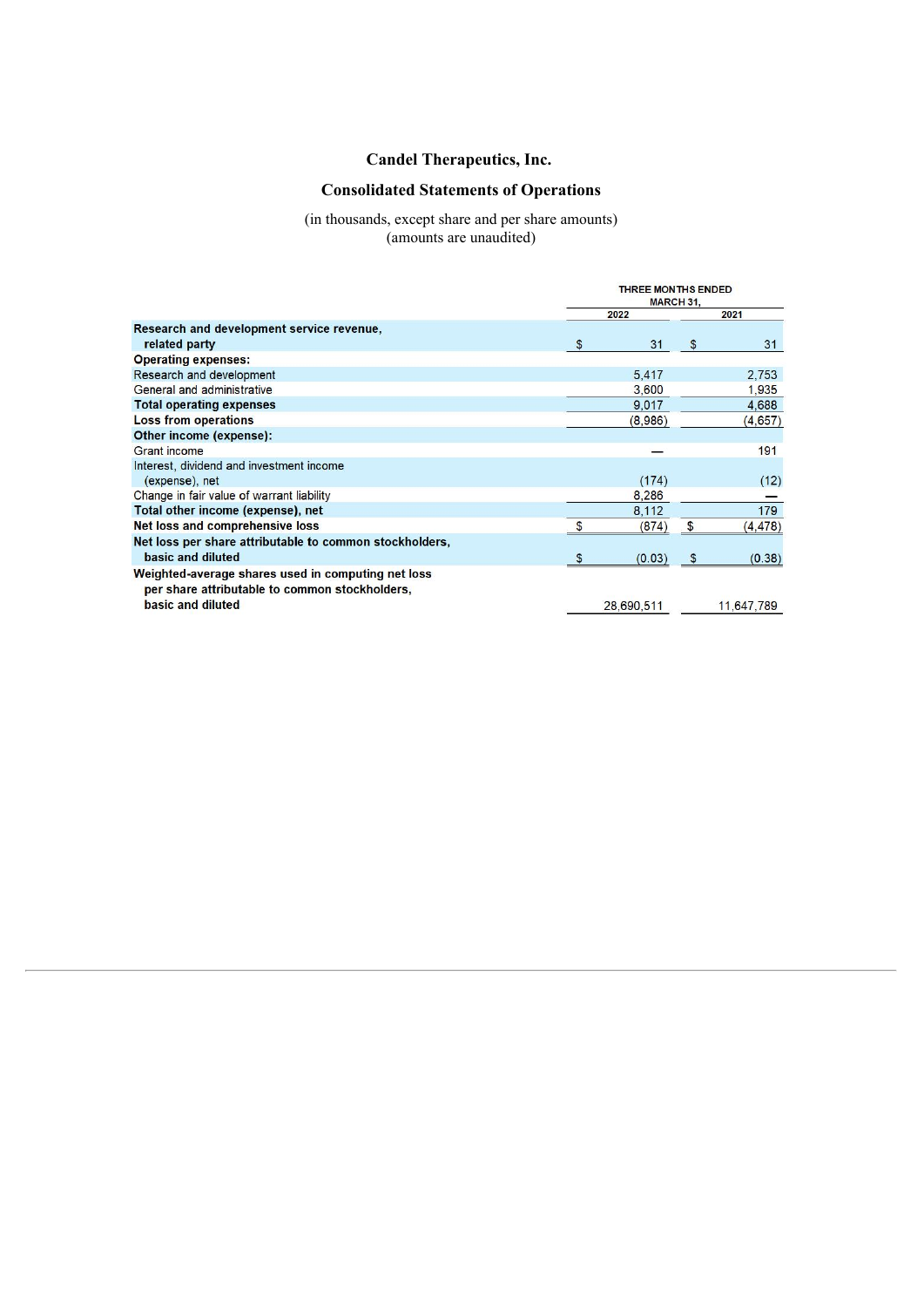# **Candel Therapeutics, Inc.**

### **Consolidated Balance Sheet Data**

(in thousands) (amounts are unaudited)

|                                |    | <b>MARCH 31.</b><br>2022 |    |           |
|--------------------------------|----|--------------------------|----|-----------|
| Cash and cash equivalents      | \$ | 94.321                   | \$ | 82.642    |
| <b>Working capital</b>         |    | 90,174                   |    | 79,583    |
| <b>Total assets</b>            |    | 101,562                  |    | 89,205    |
| <b>Warrant liability</b>       |    | 9.965                    |    | 18.252    |
| <b>Total other liabilities</b> |    | 27,835                   |    | 6,816     |
| <b>Accumulated deficit</b>     |    | (81, 169)                |    | (80, 295) |
| Total stockholders equity      | S  | 63,762                   | \$ | 64.137    |

(1) Working capital is calculated as current assets less current liabilities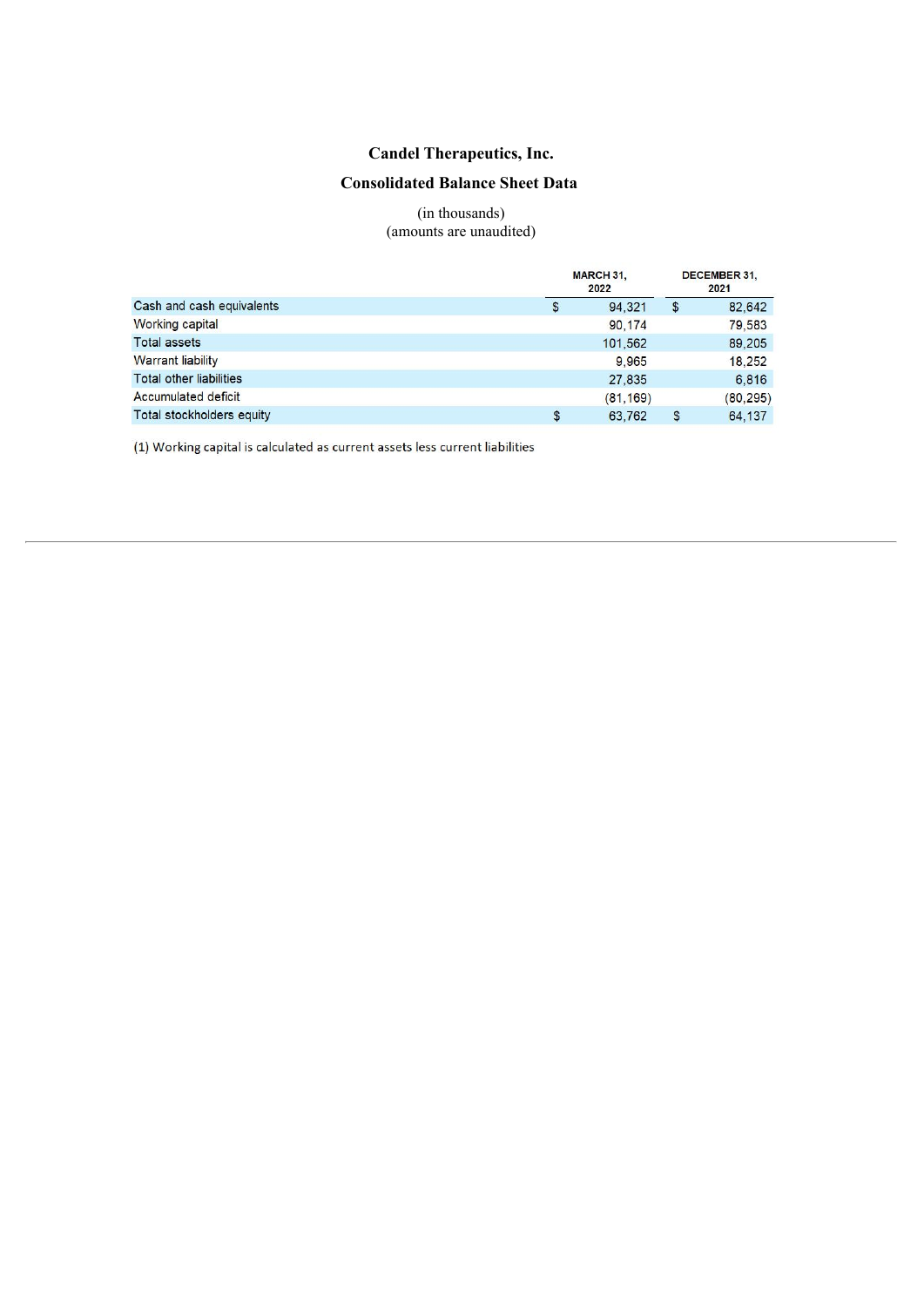#### **About Candel Therapeutics**

Candel is a late clinical stage biopharmaceutical company focused on helping patients fight cancer with oncolytic viral immunotherapies. Candel's engineered viruses are designed to induce immunogenic cell death through direct viral-mediated cytotoxicity in cancer cells, thus releasing tumor neo-antigens and creating a pro-inflammatory microenvironment at the site of injection. Candel has established two oncolytic viral immunotherapy platforms based on novel, genetically modified adenovirus and herpes simplex virus (HSV) constructs, respectively. CAN-2409 is the lead product candidate from the adenovirus platform and CAN-3110 is the lead product candidate from the HSV platform. New discovery programs are based on the enLIGHTEN™ HSV platform.

For more information about Candel, visit www.candeltx.com.

#### **Forward-Looking Statements**

This press release includes certain disclosures that contain "forward-looking statements," within the meaning of the Private Securities Litigation Reform Act of 1995, as amended, including, without limitation, express or implied statements regarding the timing and advancement of development programs, including key data readout milestones and indications; expectations regarding the therapeutic benefit of its programs; and expectations regarding cash runway and expenditures. The words "may," "will," "could," "would," "should," "expect," "plan," "anticipate," "intend," "believe," "estimate," "predict," "project," "potential," "continue," "target" and similar expressions are intended to identify forward-looking statements, although not all forwardlooking statements contain these identifying words. Any forward-looking statements in this press release are based on management's current expectations and beliefs and are subject to a number of risks, uncertainties and important factors that may cause actual events or results to differ materially from those expressed or implied by any forward-looking statements contained in this press release, including, without limitation, those risks and uncertainties related to the timing and advancement of development programs; expectations regarding the therapeutic benefit of the Company's programs; the Company's ability to efficiently discover and develop product candidates; the Company's ability to obtain and maintain regulatory approval of product candidates; the Company's ability to maintain its intellectual property; the implementation of the Company's business model, and strategic plans for the Company's business and product candidates, and other risks identified in the Company's SEC filings, including the Company's Quarterly Report on Form 10-Q filed on May 12, 2022, and subsequent filings with the SEC. The Company cautions you not to place undue reliance on any forward-looking statements, which speak only as of the date they are made. The Company disclaims any obligation to publicly update or revise any such statements to reflect any change in expectations or in events, conditions or circumstances on which any such statements may be based, or that may affect the likelihood that actual results will differ from those set forth in the forward-looking statements. Any forward-looking statements contained in this press release represent the Company's views only as of the date hereof and should not be relied upon as representing its views as of any subsequent date.